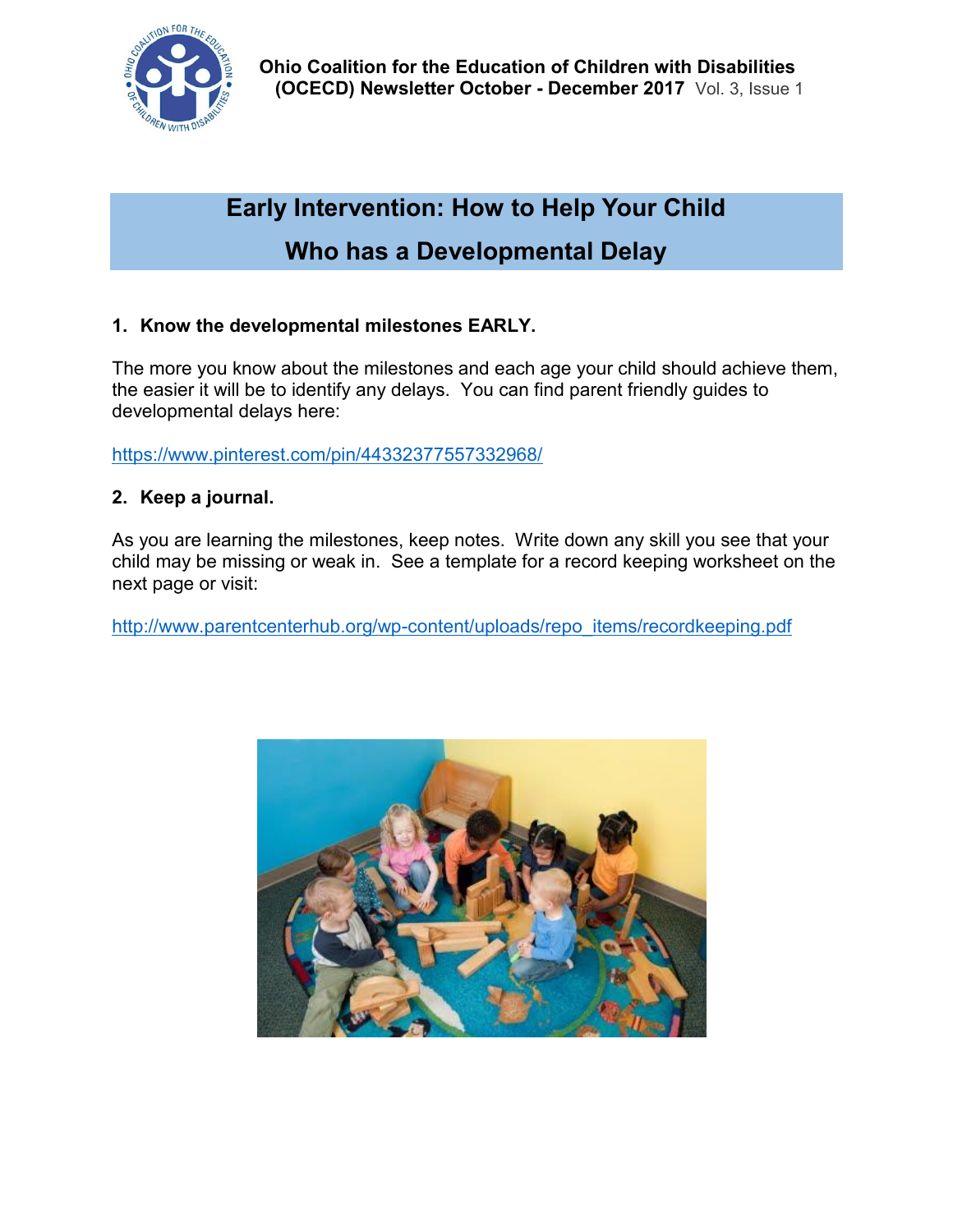

### **Sample Record-keeping Worksheet**

Use the spaces below to keep a record of the conversations you have with service agencies and others regarding your child.

**Problem/Topic:**

**Name of person or agency you talked to:**

**Name of your contact person** *(may be same as above):*

| Date you called: |  |
|------------------|--|
| Phone #:         |  |

 $\mathcal{L}_\text{max}$  and  $\mathcal{L}_\text{max}$  and  $\mathcal{L}_\text{max}$  and  $\mathcal{L}_\text{max}$  and  $\mathcal{L}_\text{max}$ 

| Email:<br>______ |  |
|------------------|--|
|                  |  |
|                  |  |

| <b>Results of discussion:</b> |  |
|-------------------------------|--|
|                               |  |

 $\_$ 

 $\mathcal{L}_\text{max} = \frac{1}{2} \sum_{i=1}^n \mathcal{L}_\text{max} \left[ \mathcal{L}_\text{max} \left( \mathcal{L}_\text{max} \right) - \mathcal{L}_\text{max} \left( \mathcal{L}_\text{max} \right) \right]$ 

**Action taken** *(if any):*

**Person not helpful on this topic, but may be helpful regarding** *(list topics/areas/issues):*

**Next steps** *(Follow up needed):*

<http://www.parentcenterhub.org/>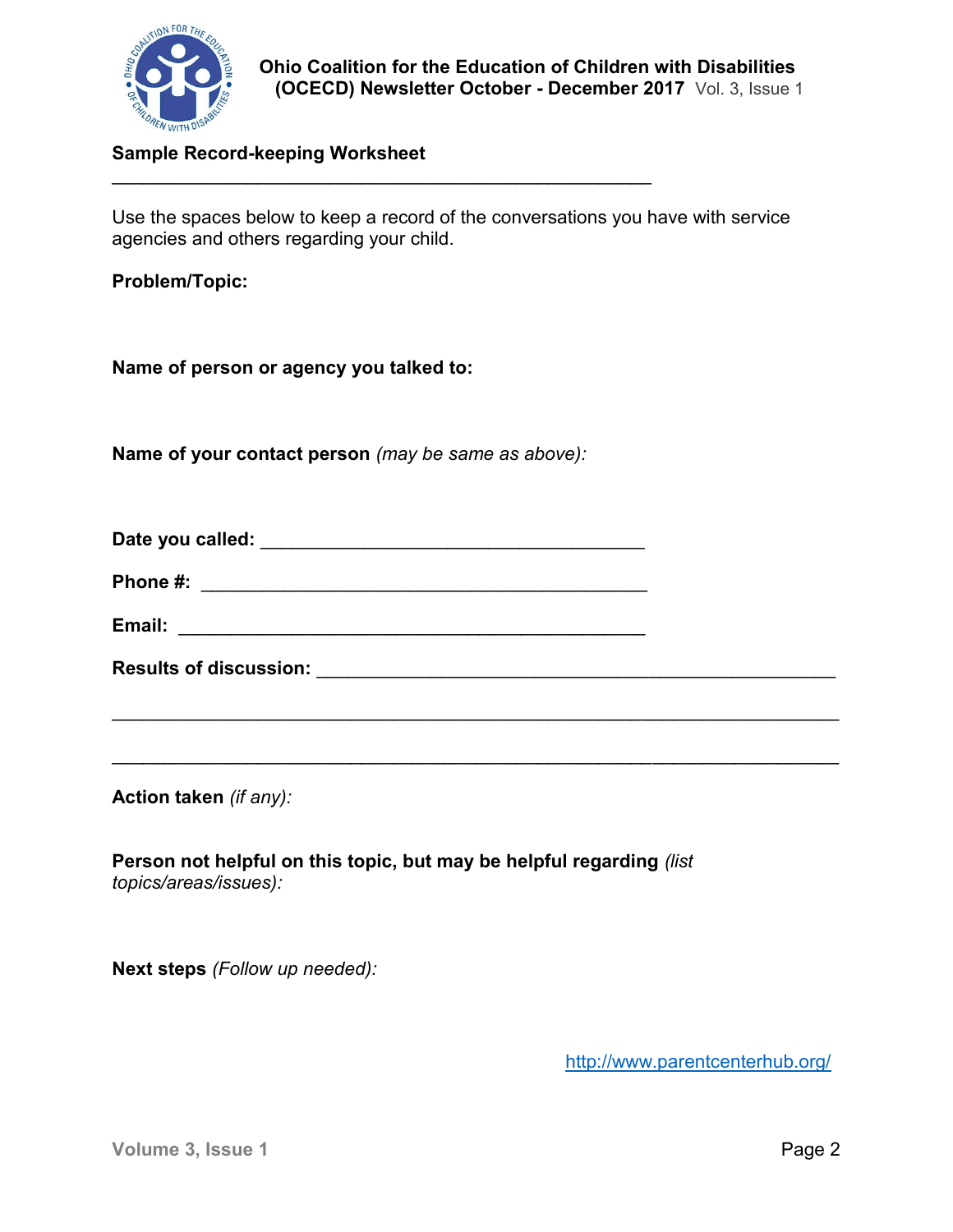

## **3. Look for other factors.**

A lot of times there are other things that may affect your child's development which don't necessarily mean a developmental delay. A good example is children born prematurely.

## **4. Keep in contact with your pediatrician.**

Your child's doctor is an important piece to the puzzle. He or she can rule out problems. Your child's pediatrician can also explain which skills are appropriate for your child's age.

## **5. Be a good role model.**

Your child is a sponge and will mimic almost everything you do, so try to be aware of positive modeling when interacting with your child. Talking to your child is a good way to help your child to develop good language skills. In order to speak well, children need to hear speech. For example, during play and daily routines, always talk to your child about what you are doing. When your child is getting dressed you can say, "You are putting your arms into your shirt" or at breakfast, while cooking you can say, "Mommy is cooking your breakfast".

Remember that no one is perfect and always take time out for self-care. As parents, it is very easy to get so busy caring for our children that we forget to care for ourselves as well. If you are to be a good parent and provide your child with everything he or she needs to be healthy, you have to practice regular self-care.

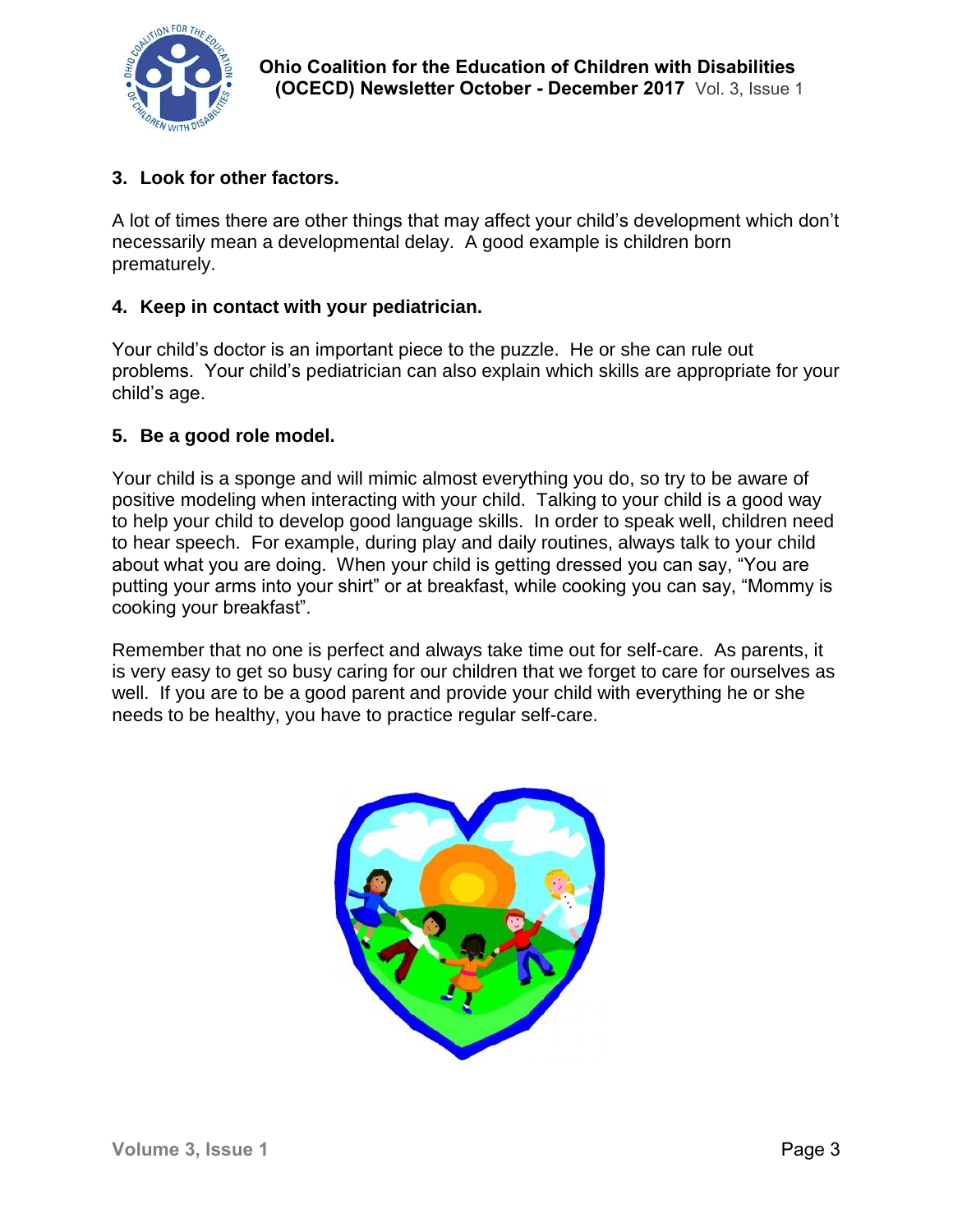

 **Ohio Coalition for the Education of Children with Disabilities (OCECD) Newsletter October - December 2017** Vol. 3, Issue 1

## **Stages of Development Birth to 3 Years**

As your child grows and develops, you may wonder if he or she is progressing age appropriately. It is easy to get an idea of their progression. Below are some stages of development from Birth to 3 Years. These were taken from the Center for Kids Health.

Doctors use milestones to determine if your child is developing "on track". As you review these however, do not become alarmed or fearful if your child does not appear to be "on track" or developing as indicated by the list. These are only approximations. All children are unique. The fact that you may not see a particular stage of development in your child at a particular time does not necessarily indicate problems or delays. These are meant to be guides only. Make sure to discuss any and all concerns with your child's pediatrician.

### **Here's what your newborn might do:**



#### **Communication and Language Skills**

- turns his or her head toward a parent's voice or other sounds
- cries to communicate a need (to be held or fed, to have a [diaper changed,](http://kidshealth.org/en/parents/diapering.html) or to sleep)
- stops crying when the need is met (your baby is picked up, fed, or changed; or goes to [sleep\)](http://kidshealth.org/en/parents/sleepnewborn.html)

## **Movement and Physical Development**

- moves in response to sights and sounds
- rooting reflex: turns toward breast or bottle and sucks when a nipple is placed in the mouth
- Moro reflex (startle response): when startled, throws out arms and legs, then curls them back in
- Fencer's pose (tonic neck reflex): when head is turned to one side, straightens the arm on that side while bending the opposite arm
- grasp reflex: holds a finger placed in the palm; toes curl when touched on the sole of the foot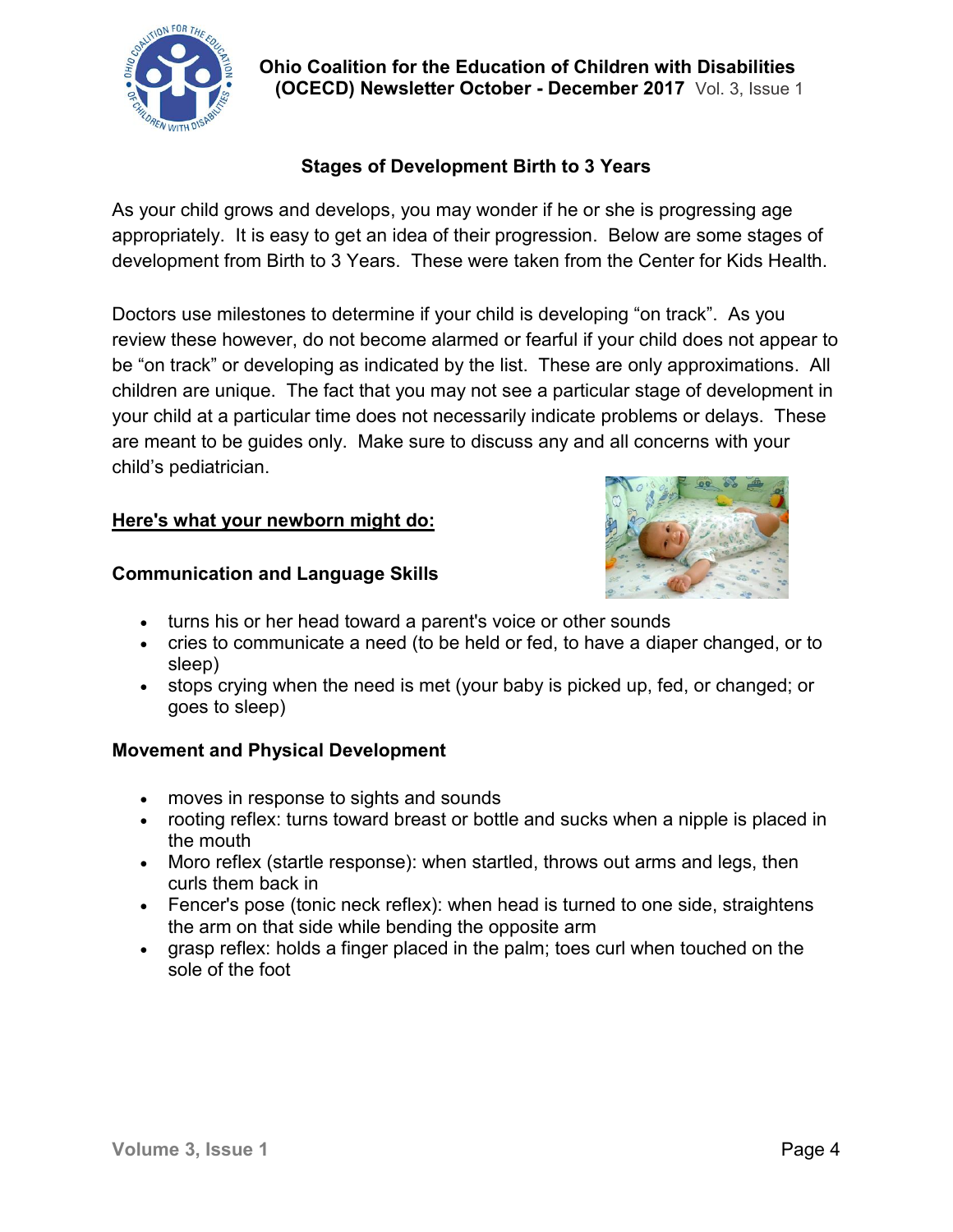

## **Social and Emotional Development**

- soothed by a parent's voice and touch
- has periods of alertness

## **Cognitive Skills (Thinking and Learning)**

- looks at faces when quiet and alert
- follows faces

### **When to Talk to Your Doctor**

Every child develops at his or her own pace, but if there's something that concerns you, tell your doctor. Also, tell the doctor if your baby:

- doesn't suck well at the breast or on a nipple
- has an arm or leg that seems weaker than the other
- is extremely irritable or difficult to soothe

#### **Here's what your 1 month old might do:**

#### **Communication and Language Skills**

- startles at loud noises
- makes sounds other than crying

#### **Movement and Physical Development**

- keeps hands in tight fists
- arms and legs move equally on both sides
- when lying on the tummy, holds head up briefly

#### **Social and Emotional Development**

- recognizes mother's voice
- when upset, responds to a parent's cuddles, voice, and affections
- becomes alert when hearing a pleasant sound, like music

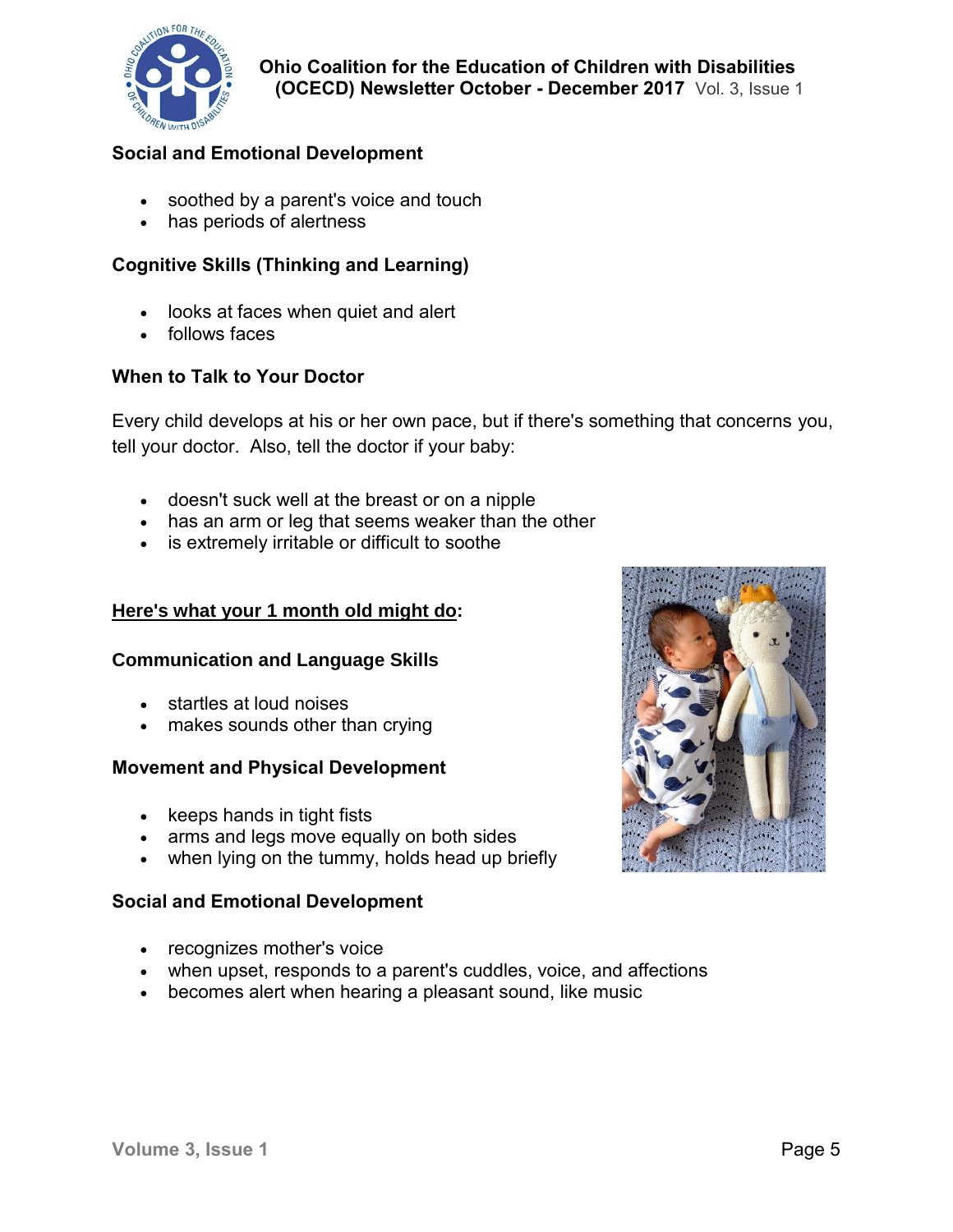

## **Cognitive Skills (Thinking and Learning)**

- will stare at an object placed in front of the face, especially something brightly colored
- follows faces

### **When to Talk to Your Doctor**

As your baby becomes more alert, he or she will watch you constantly. You'll be watching your little one closely too, so it's a good time to notice any subtle signs that could point to a problem. Tell the doctor if your baby:

- has one eye that is crossed or eyes that don't line up in the same direction
- does not respond to pleasing sounds, such as "baby talk" or gentle music
- has legs or hands that do not move in unison: only one leg kicks, for example, or just one arm shakes.

#### **Here's what your 6 month old might do:**

### **Communication and Language Skills**

- blows raspberries and begins to pronounce consonants like "ba," "da," and "ga"
- starts to babble ("babababa")
- begins to recognize his or her own name
- understands a few words, such as "bath"
- uses his or her voice to get attention and express feelings

#### **Movement and Physical Development**

- begins to push up to a crawling position, and possibly rock back and forth on the knees
- sits with support
- stands with help and, from a standing position, bounces up and down with support
- passes an object from one hand to the other
- newborn reflexes (like the grasp reflex) go away
- reaches for and grabs objects using a raking grasp (using the fingers to rake at and pick up objects)
- rolls over both ways (back to front, front to back)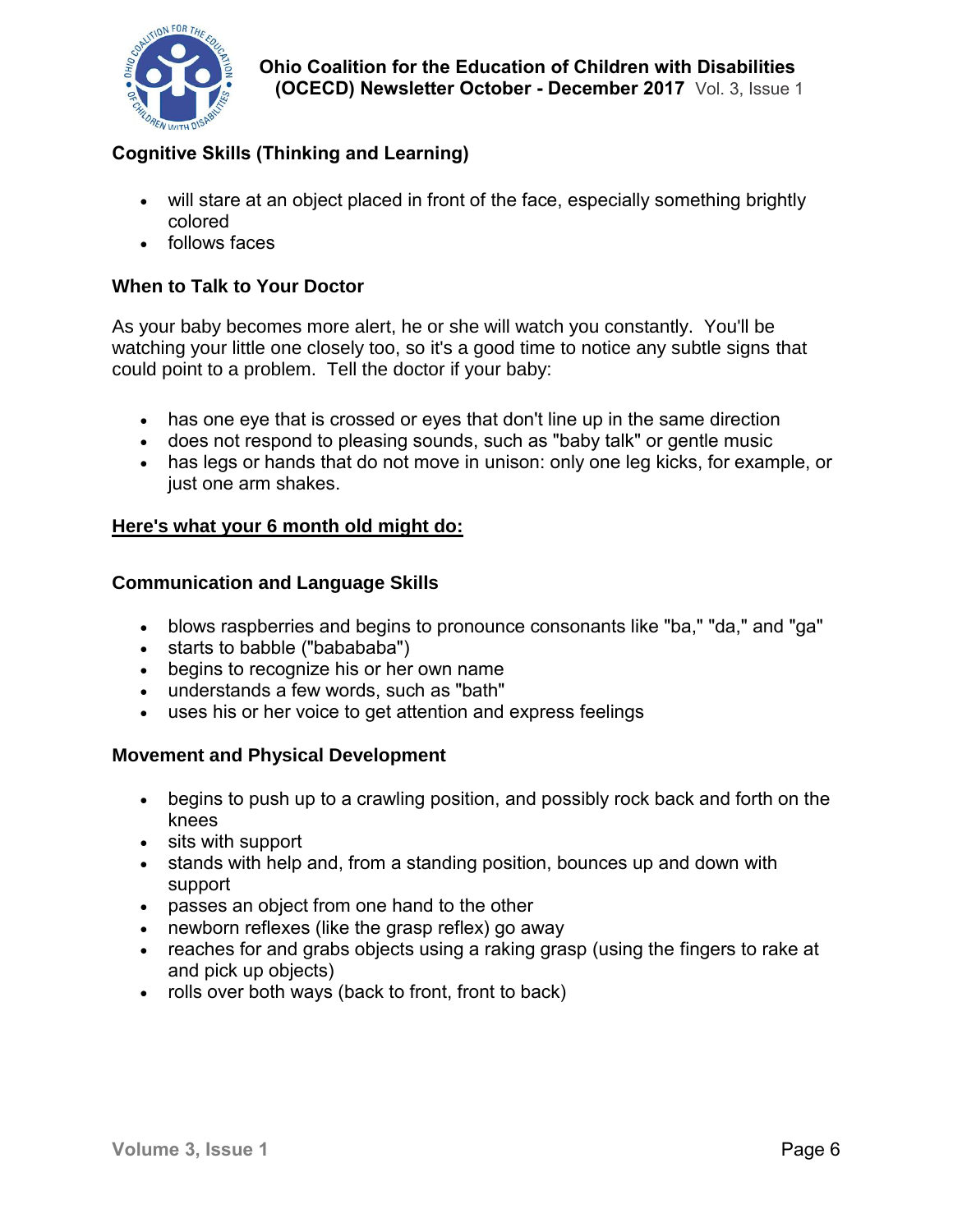

## **Social and Emotional Development**

- recognizes and responds happily to familiar faces
- startles at loud noises and might cry in fear
- is socially active, smiles to attract your attention, and responds to you when you interact
- expresses happiness, pleasure, sadness, and displeasure (anger)

## **Cognitive Skills (Thinking and Learning)**

- "mouths" toys and other items to get a better understanding of the environment
- reaches for anything (and everything!) in view
- moves in the direction he or she wants to go (for example, when your baby sees you walk into the room, his or her arms go up and your baby leans toward you)
- looks at the floor after dropping a toy, showing he or she understands where it fell

#### **When to Talk to Your Doctor**

Every baby develops at his or her own pace, but if you notice anything that concerns you — however small — share it with your doctor. Always tell the doctor if your baby:

- shows little interest in others and rarely smiles or "talks"
- makes little eye contact and rarely points a finger at something
- does not move an object from one hand to the other
- is unable to sit up with support
- has trouble eating purées by spoon (for example, pushes food out of the mouth instead of swallowing)

Also, if you ever notice that your baby has lost skills he or she once had or shows weakness on one side of the body, tell your doctor.

#### **Here's what your 12 month old (1 year) might do:**

#### **Communication and Language Skills**

- says "mama" and "dada" (specific to parents), plus one or two other words
- waves goodbye
- points to objects
- babbles with inflections that mimic normal speech
- understands simple questions: "Where is your nose?" or "What sound does a cow make?"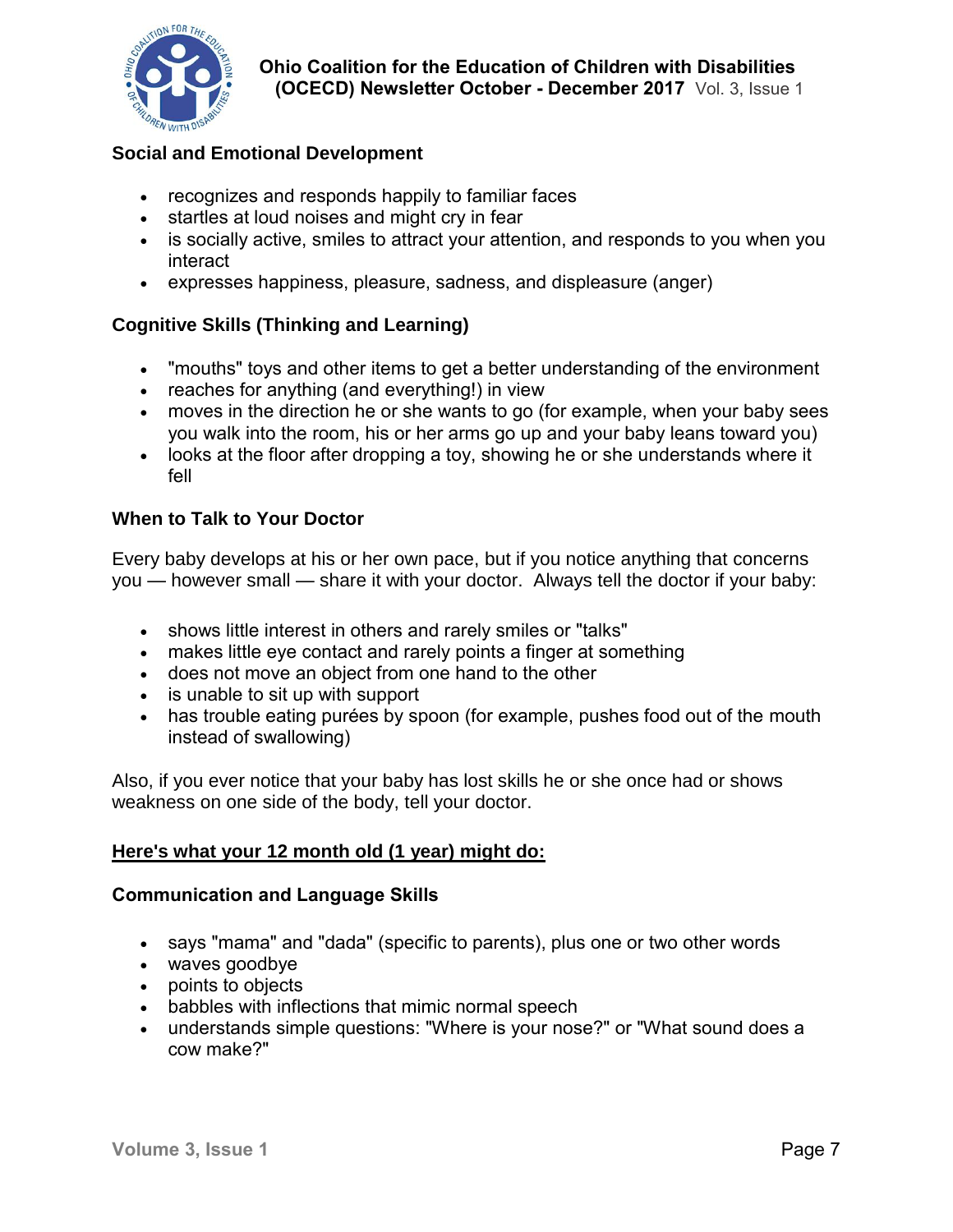

## **Movement and Physical Development**

- bangs together cubes or blocks held in both hands
- stands alone
- walks with one hand held and possibly even walks alone
- can stack two blocks
- precisely picks up objects with thumb and forefinger
- during mealtime, uses hands to bring small pieces of food to the mouth

### **Social and Emotional Development**

- enjoys peekaboo, pat-a-cake, and other [social games](http://kidshealth.org/en/parents/toddler-games.html)
- likes being [read to](http://kidshealth.org/en/parents/reading-toddler.html) and looking at picture books
- cries when you leave the room
- feels proud when he or she gains a new skill like standing, walking, etc.

### **Cognitive Skills (Thinking and Learning)**

- follows one-step commands (such as, "Please give me the ball.")
- watches and imitates older kids and adults
- repeat behaviors that produce a desired effect, such as dropping a toy over a ledge so that you can pick it up
- will look at a book and turn the pages

#### **When to Talk to Your Doctor**

Every child develops at his or her own pace, but certain signs could indicate a delay in development. Talk to your doctor if your child shows any of these signs:

- walks with a limp or uneven stride
- when falling, falls forward instead of backward
- cannot pick up a small object (like a raisin) and does not feed himself or herself
- does not point at objects
- does not babble with consonant sounds ("ba, da, ga")

#### **Here's what your 24 month old (2 years) might do:**

#### **Communication and Language Skills**

- says more than 50 words
- uses two-word phrases ("I go!")
- is understood half the time by a stranger
- replaces baby talk ("num-nums") with real words ("breakfast") when prompted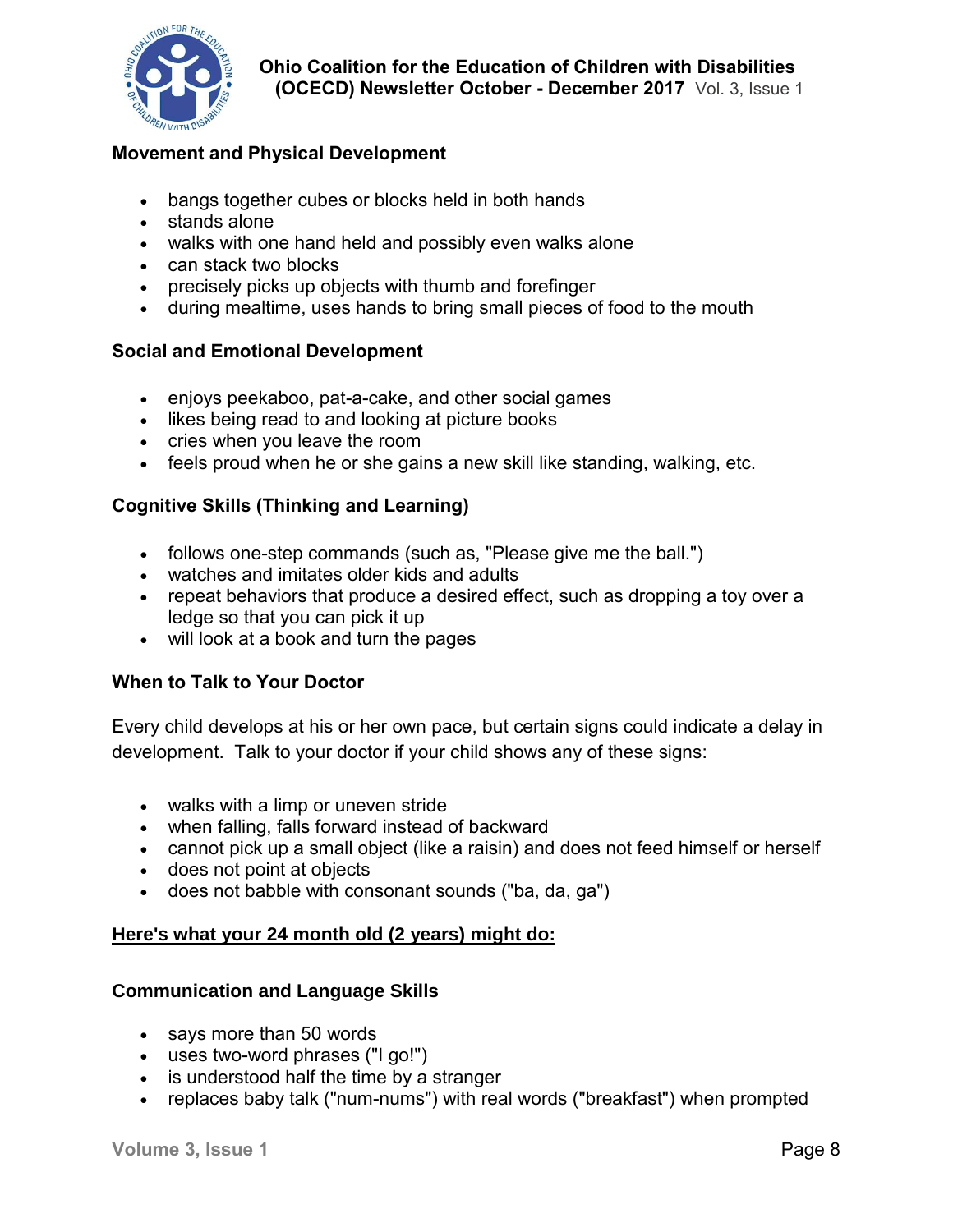

## **Movement and Physical Development**

- stacks blocks
- runs well
- kicks a ball
- walks down stairs
- draws lines and circular scribbles
- feeds himself or herself well

### **Social and Emotional Development**



- plays alongside other children
- fears things like loud sounds, certain animals, etc.
- tells you when a diaper is soiled or he or she needs to use the potty

### **Cognitive Skills (Thinking and Learning)**

- can follow a two-step command ("Pick up your toy and put it on the shelf.")
- can name many body parts
- can pick out pictures in a book
- starts to engage in pretend play, such as feeding a baby doll

#### **When to Talk to Your Doctor**

Every child develops at his or her own pace, but certain signs could indicate a delay in development. Talk to your doctor if your child:

- doesn't run, or always walks on tippy toes
- doesn't speak
- makes vowel sounds but no consonants or words
- doesn't express emotions (happy, sad, frustrated, excited) in response to others or surroundings
- does not engage in pretend play

## **Here's what your 36 month old (3 years) might do:**

#### **Communication and Language Skills**

- strings three or more words together to form short sentences
- is understood most of the time
- asks "why?" often
- understands spatial words (such as in, on, and under)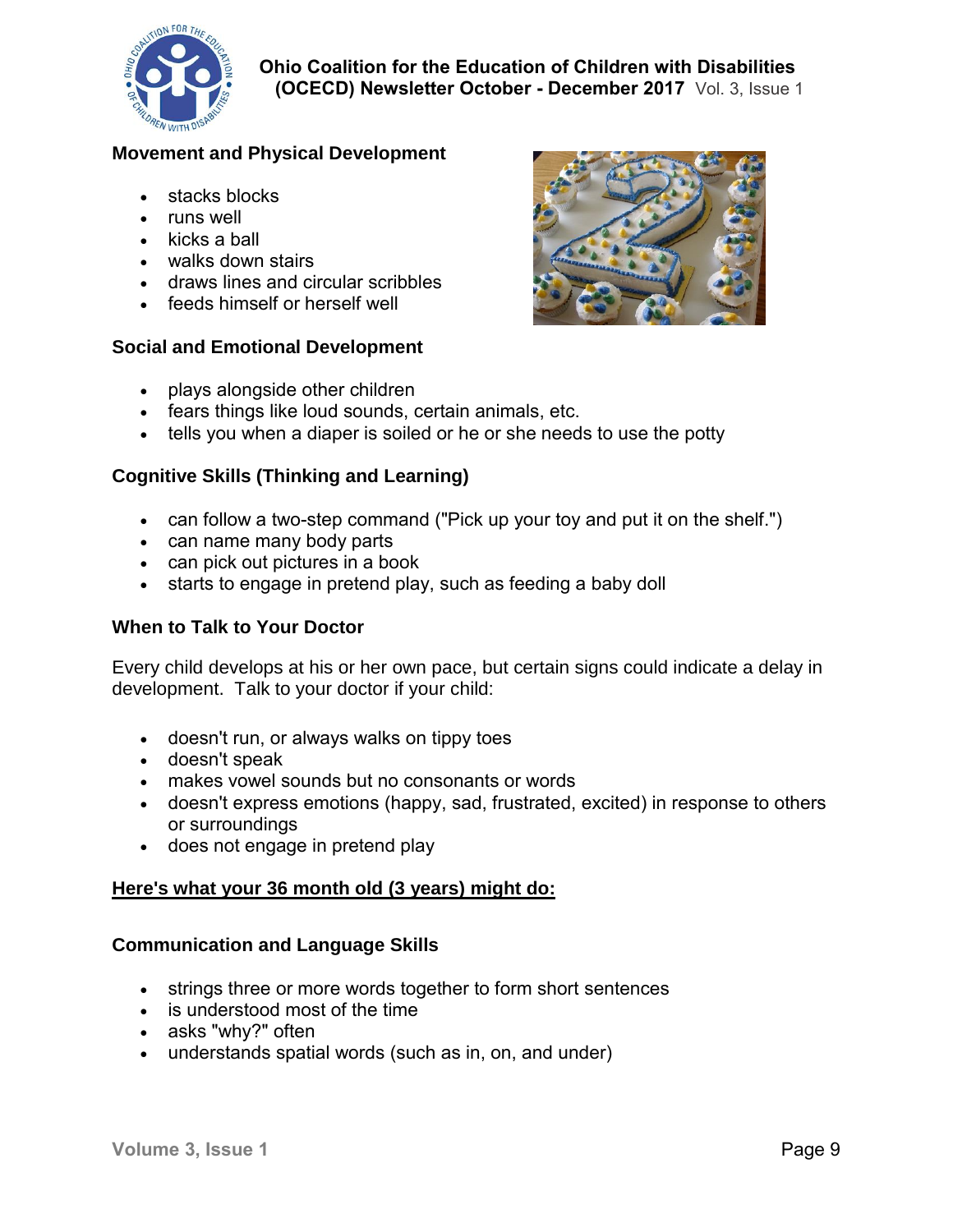

## **Movement and Physical Development**

- can walk upstairs with alternating feet
- catches a ball with full, outstretched arms
- balances on one foot for 1 second
- can copy a circle
- dresses and undresses with a little help

#### **Social and Emotional Development**

- is [toilet trained](http://kidshealth.org/en/parents/toilet-teaching.html) during the daytime
- can name a friend
- can indicate whether he or she is a boy or a girl
- plays make-believe
- takes turns while playing

### **Cognitive Skills (Thinking and Learning)**

- knows first and last name and age
- engages in pretend play
- can count three objects
- does simple puzzles
- can retell a story from a book

#### **When to Talk to Your Doctor**

Every child develops at his or her own pace, but certain signs could indicate a delay in development. Talk to your doctor if your child:

- doesn't speak, or can't speak in sentences
- doesn't follow simple directions
- doesn't engage in pretend play
- doesn't jump
- has severe [separation anxiety](http://kidshealth.org/en/parents/sep-anxiety.html)
- can't make strokes with a crayon or pencil



<http://kidshealth.org/en/parents/development-sheets.html>